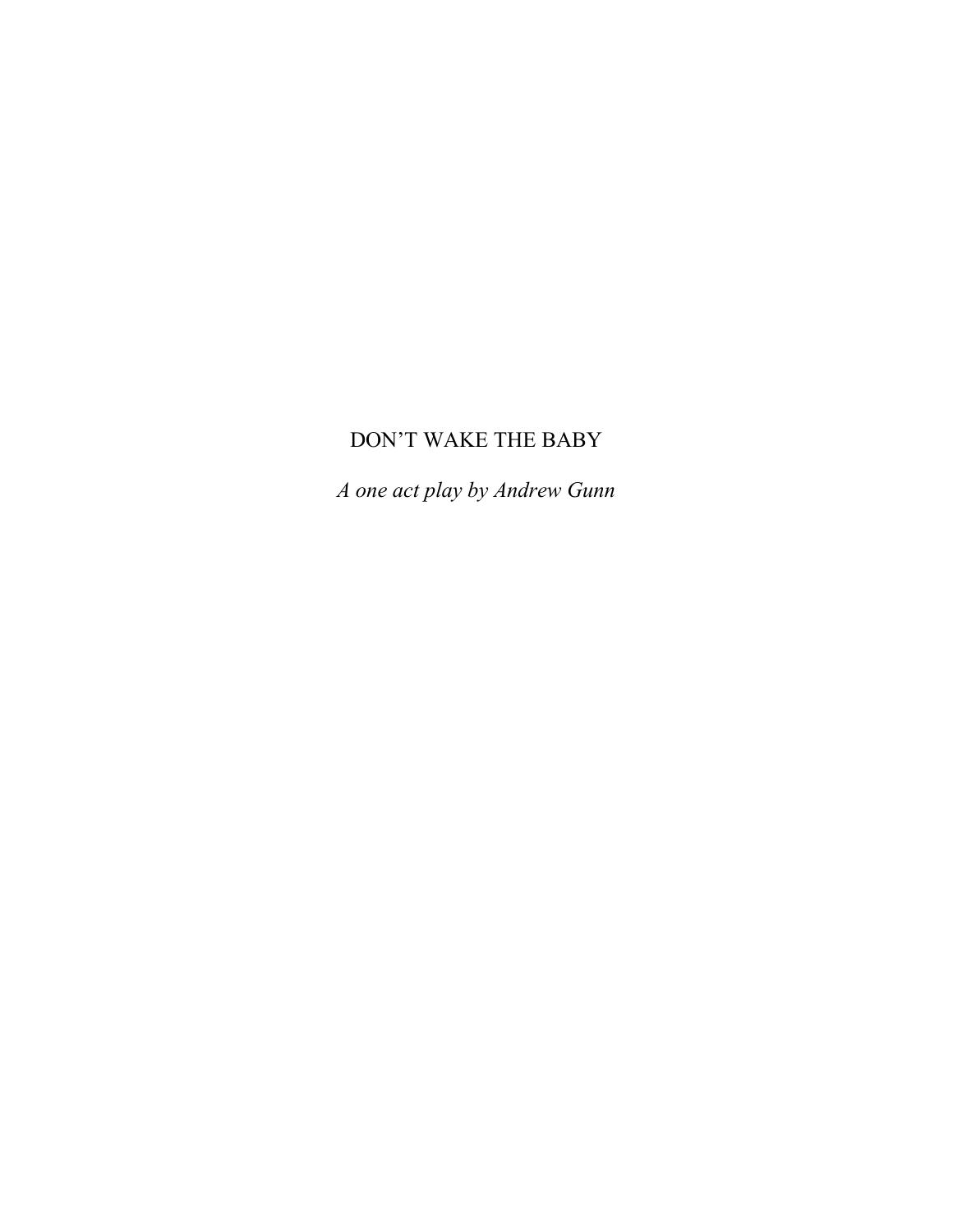# CHARACTERS:

Linda, female, late 20s/early 30s Rob, male, late 20s/early 30s

# SCENE:

The departure lounge of an airport. The set comprises a sofa and coffee table.

# PROPS:

1x pram or pushchair, dressed as if for a sleeping baby 1x blanket 1x rucksack (Rob) 1x battered paperback novel 1x carry-on luggage (Linda) 3x chocolate bars (Linda) 3x chocolate bars (Rob)

The right of Andrew Gunn to be identified as the author of this work has been asserted by him in accordance with the Copyright, Designs and Patents Act 1988. All performances of this play and reproductions of its script are subject to receipt of the author's permission and agreement of royalty payments. No changes may be made to this play without the author's consent.

Andrew Gunn | +44 (0) 7989 242 684 | <u>deepfriednoir@outlook.com</u> | [http://deepfriednoir.com](http://deepfriednoir.com/)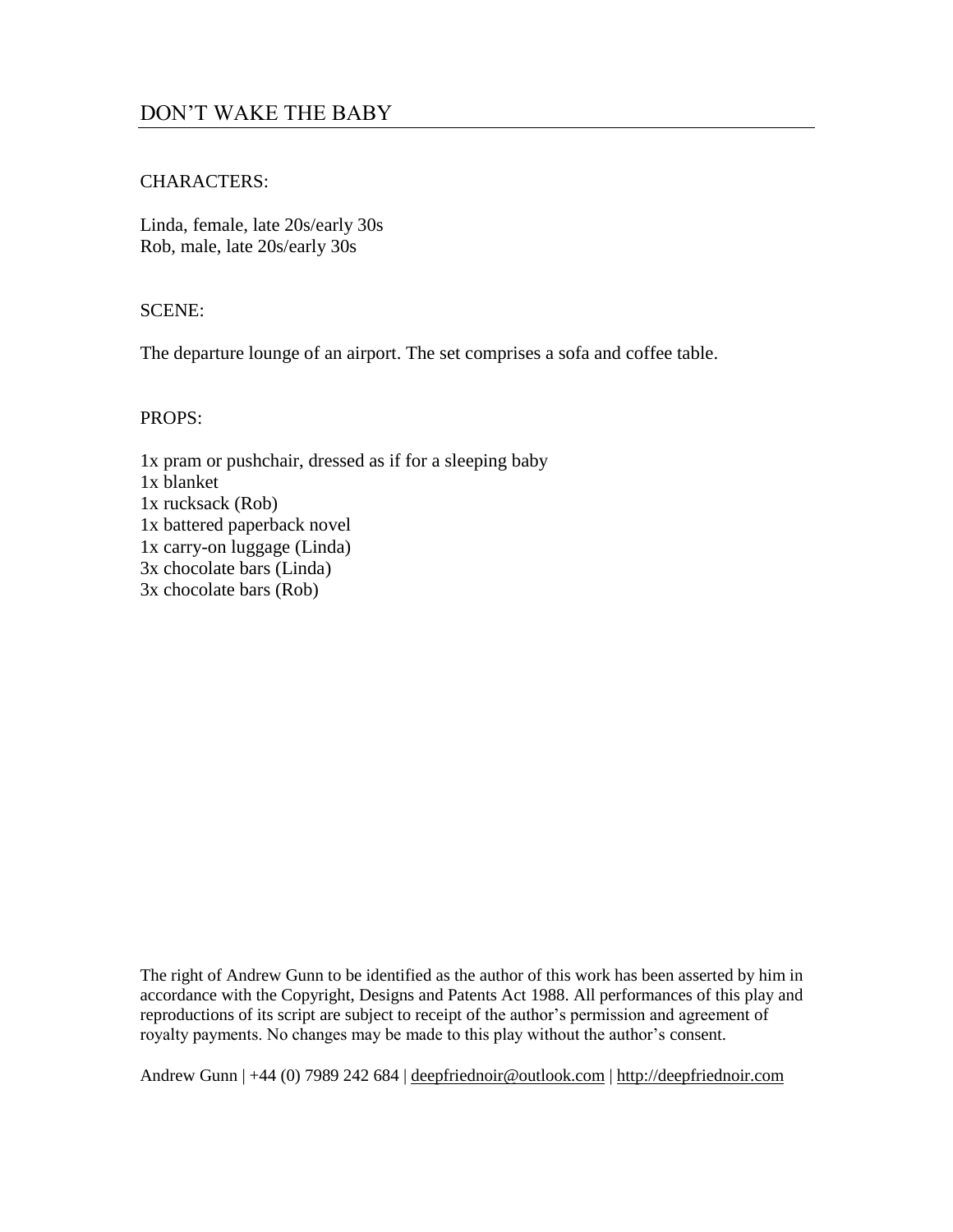*ROB pushes the door open, peers into the lounge, ducks back out of sight.*

*Rob returns, holds the door open, beckons. LINDA wheels the pram inside. The wheel trails a blanket. Rob grabs the blanket, lets the door swing shut—*

#### LINDA

Sssh!

*They wait, listen. No sound from the pram. Linda wheels the pram to the sofa, fusses with the blankets. Rob hovers by the pram, watches.*

*Linda eases herself into the sofa next to the pram. Rob shrugs off his rucksack, sits beside her.*

*Silence. Linda peers into the pram—sits back, satisfied.*

*Rob unzips his rucksack—*

### LINDA

Sssh!

### ROB

Sorry.

*Rob rummages inside the bag, cautiously at first, then making all kinds of noise. Linda glares at him. Rob seems to give up—*

*then searches with renewed fervour—*

### LINDA

For  $God's \dots$ 

### ROB

Sorry—

LINDA Just—tell me what you're looking for.

# ROB

My book.

*Linda grabs the rucksack, reaches inside, finds a paperback novel and hands it to Rob.*

# LINDA

There:

ROB The other book. The other, I haven't started that one yet.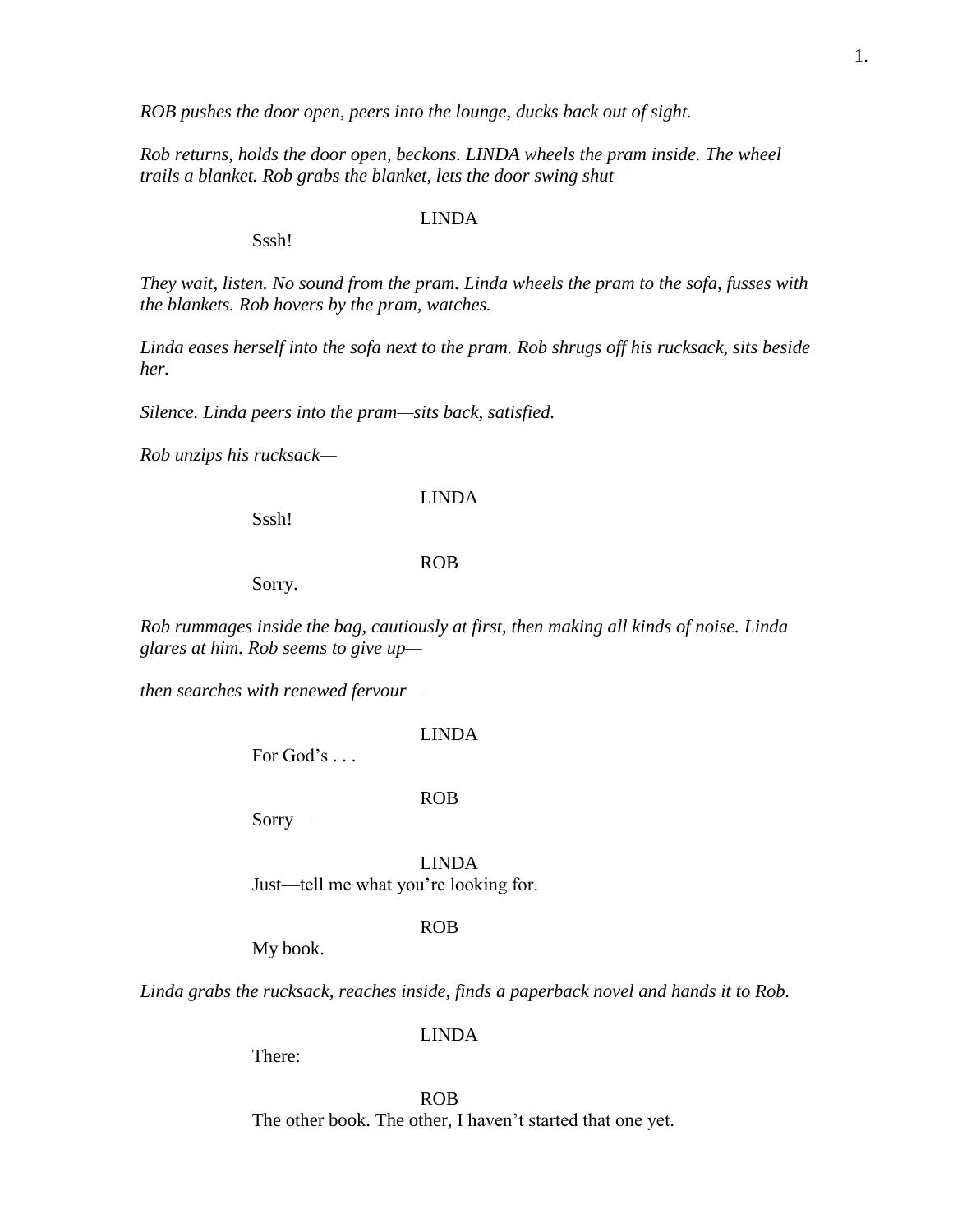# LINDA

Start it now.

ROB

I can't have two books on the go at the same time.

*Linda puts the rucksack on the floor on her side of the sofa.*

ROB

God, all right . . .

*Rob opens the paperback, starts to read.*

*Linda checks inside the pram again, sits back.*

ROB

This isn't going to work.

LINDA

Sssh! . . . What's wrong?

ROB Well . . . which one is it, "Sssh!" or "What's wrong"?

LINDA

What the fuck is wrong.

# ROB

I can't . . . I was reading about a bunch of guys doing a casino heist. Close to the end, too. They were about to blow it or get away with it.

*(turns pages)* Now I'm in the suburbs and somebody's . . . somebody's having . . . sex with, uh . . . hang on . . . *(turns pages)* oh, my God . . .

*Linda tries to sneak a peek. Rob pulls the book away, now transfixed. Linda stands.*

LINDA Rob. Do you want anything? Can of juice, chocolate?

ROB Nah, cheers. D'you have a think about the house?

LINDA We're not talking about houses. You'll wake the baby.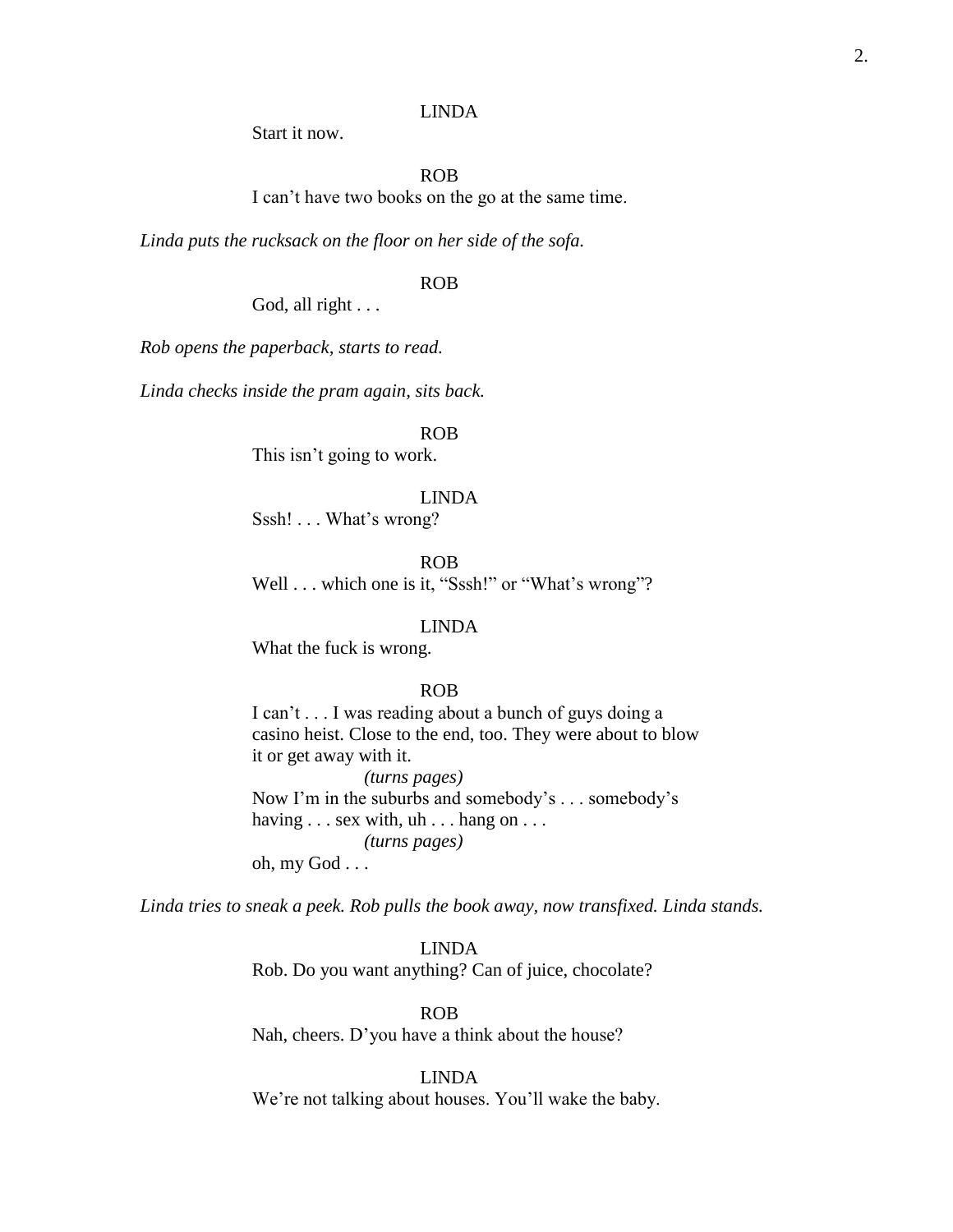# ROB

It's the perfect time to talk about it.

# LINDA

Let's get up there first.

# ROB

It's just a hypothetical—

# LINDA

I'm going for a walk. Have a look at the Duty Free . . .

# ROB

Fine. But you never get anything at the Duty Free. Anyway, it's not duty free—we're not leaving the country.

### LINDA

They've got those perfume robots.

### ROB

Don't call them robots, they just wear a lot of make-up.

# LINDA

They look like—

### ROB

Don't be a bitch.

# LINDA

Don't . . . say "bitch" around *him*.

# ROB

And don't come back smelling of perfume. You can't have perfume on while you're, you know, while he's—

# LINDA

I'm going for a walk, then. Can I go for a walk?

# ROB

Yeah.

### LINDA

Will you be okay?

ROB

Yeah. Yeah.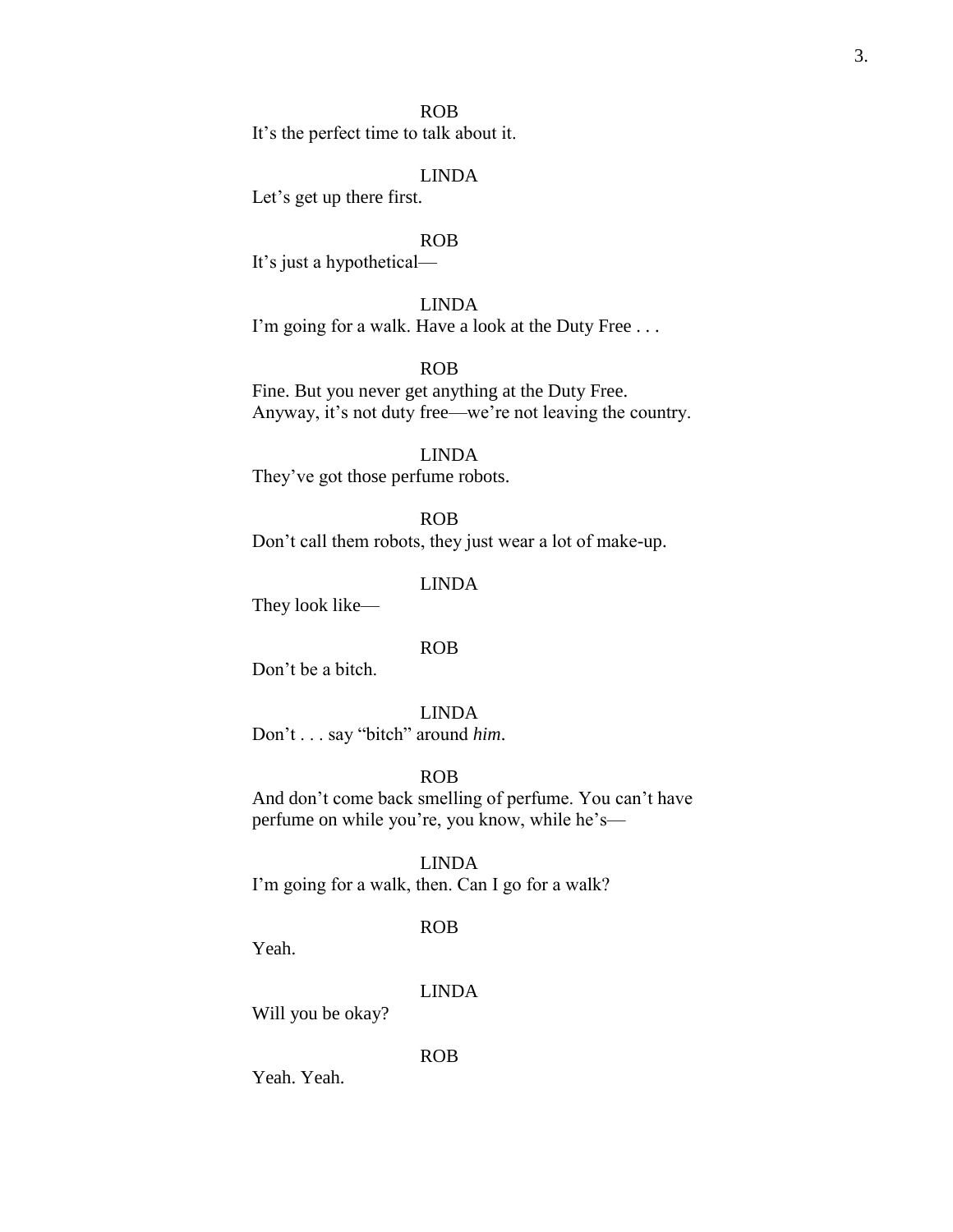# LINDA

With him?

ROB

Yeah.

# LINDA

What if he wakes up?

# ROB

I'll read to him.

# LINDA

You'll read him filth.

# ROB

I'll change the words. Like, wherever it says "masturbate" I'll say "play with": so, here, "she liked to *play* with the little wooden soldier."

LINDA No filth. Just sing him a wee song, all right?

ROB I'll sing him a . . . just go, we'll be *fine*.

# LINDA

I'm going.

ROB Go for a fucking . . . go for a walk.

# LINDA

I'll be just along there.

#### ROB

We'll be fine. Go on.

*Linda hovers by the pram, then walks out.*

*Rob reads for a moment.*

*Puts down the book, slides along the sofa, peers into the pram.*

*Smiles.*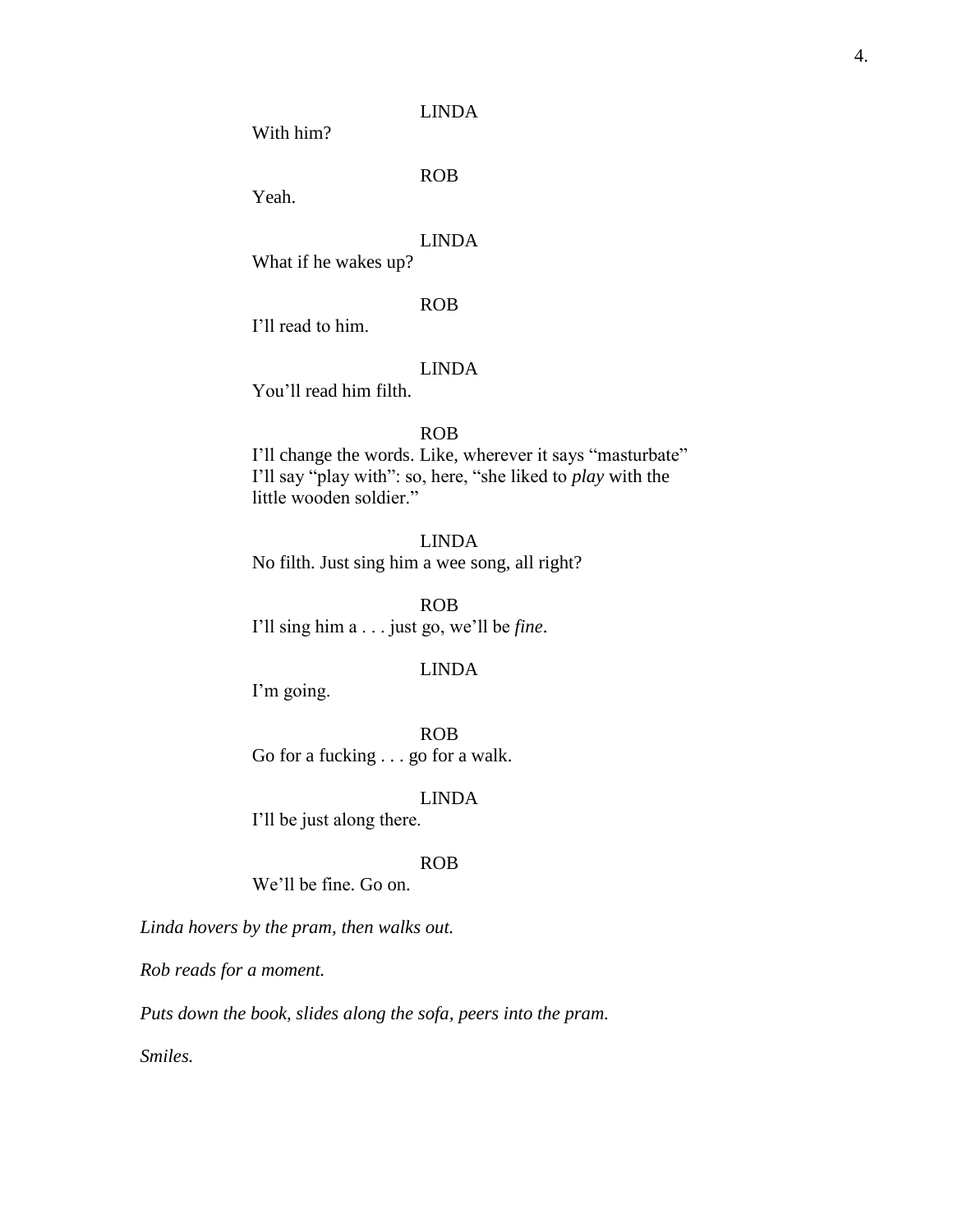Yeah, you'll be fine there, wee man. When you're a teenage insomniac I'll tell you about all the stuff you slept through. Fireworks! Right outside the window, by the park. Bonfire night—like the Gaza Strip , five minutes after the end of ceasefire. You, oblivious. Wee snoring machine. Slept through a fair few arguments. Helicopter with a searchlight. Washing machine stuck on spin -dry for an hour and a half. Your mum dropping dishes . I flush the fucking toilet after midnight *one time*, you wake up. So that's that: rest of your mother's life , you'll hear how you could *never* get a full night's sleep because of me.

### *(beat)*

Funny how you won't remember this. Big day for us. What'll it be like for you? Grow up in one place thinking you're a Scot , and the n one day you'll find out you're as English as family pubs, sub -par fish and chips and expensive parking. And to you the place'll just be —a wee dot on the map, a name. Maybe you'll go there, maybe we'll take you one day, show you where you were born. Well, *I'll* take you. Your mother won't come back. Funny how you won't remember.

### *(beat)*

It's good you won't remember the plane. I don't think you'll like the plane, wee man. But: safest way to travel. If God had wanted men to *not* fly, he wouldn't have put all the good beaches so fucking far away.

### *(beat)*

Always thought memory started when you were about three. But it's all in there somewhere. I see you doing something and I get a flash —you know, *I* played with that toy, *I* had that book, *I* put my head in the washing machine.

### *(beat)*

# God, I hope we're doing the right thing.

### *(beat)*

Tell you a story. Your mum's, she thirty -nine weeks and a day, can't do anything for more than an hour at a time. Sit down, lie down, lie still. Like sleeping with a cement mixer. Couldn't watch a whole film. So she goes off to bed one night, and I watch *Night of the Living Dead*. The proper one. Last film I saw all the way through. I crawl in beside her at midnight and I have a dream about you, and we're protecting you from the zombie s. Your mum gets bit and I have to chop her head off with a big wooden spatula. I mean, it's a dream. Next thing, it's three fifty-eight, the bedroom door's open, the bathroom light's on and she says you're on your way. Contractions! "Get the bags, get in the car!"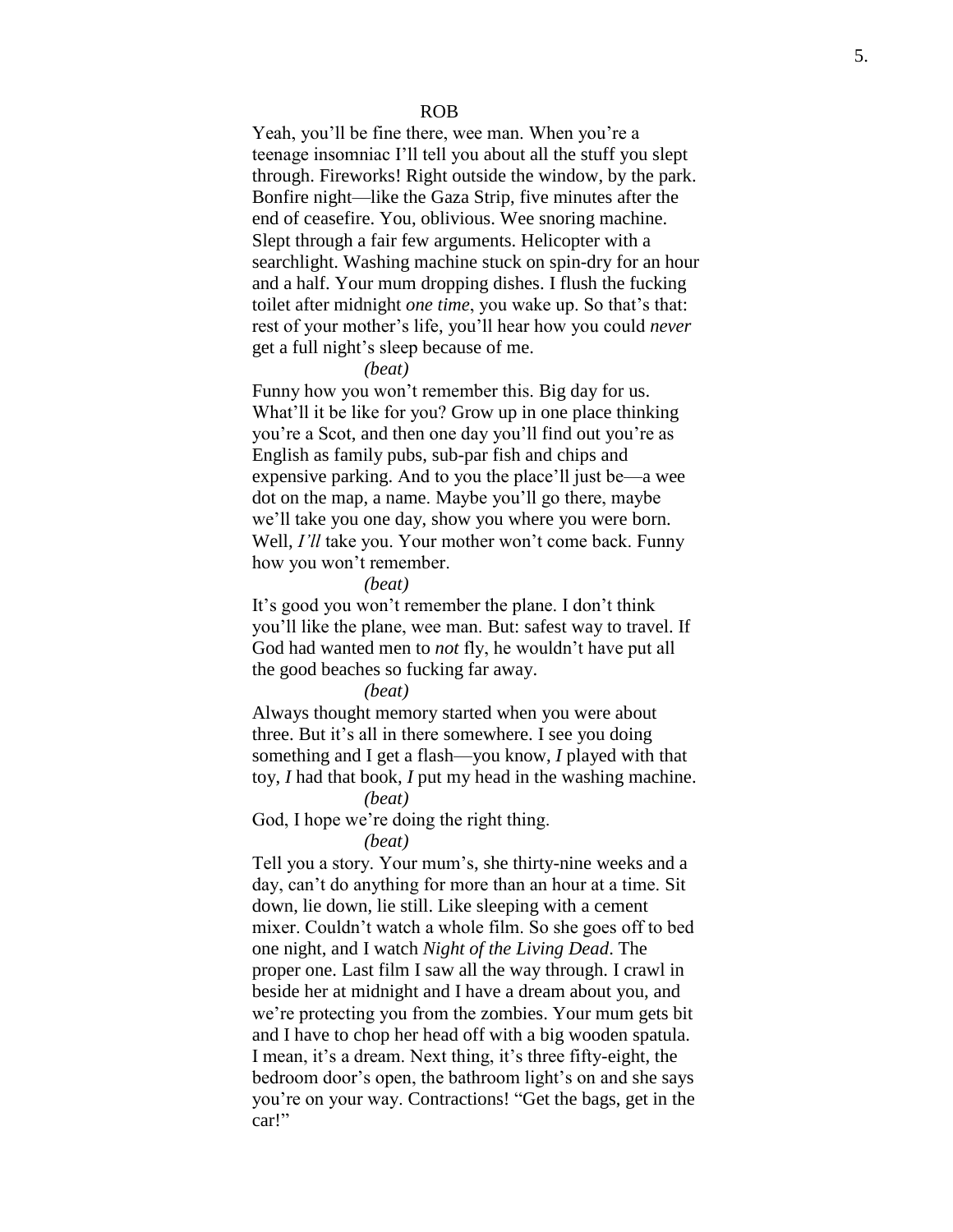# ROB *(continued)*

Now, maybe it *is* a male thing that I had to wash my hair first. But I knew it was going to be a long day, and we'd take pictures at the end, and if I look like a pile of shite in *them* then I'd get told off, wouldn't I? Of course I didn't *tell* her I was washing my hair. Told her I was brushing my teeth. And she told me off for *that*. She didn't brush *her* teeth. But she's going to spend the day with a gas mask on her face, and I'm going to be stuck making friends with the midwife, so . . . don't judge me. You'll be a man. You'll do silly man stuff as well .

### *(beat)*

I'd had my driving lessons, but I'd never actually driven your mum before. Now, don't pay any attention to her PR campaign . I'm not *too* bad. Especially at twenty miles an hour in the middle of the night, no other cars on the road. I come up behind this wee van dithering on the boulevard and she's in the backseat screaming "Overtake the motherfucker!" . . . sorry. And I cut up past him and she gives him the finger out the back window. And he sees her. So then suddenly we're in a car chase. A car chase with contractions and pot holes. The van's tailgating us and as soon as I hit forty, your mum's like, "God! Too fast! Slow down!" And I can see the driver in the mirror, he looks black and white like one of the zombies —except he's fucking mental. So we get to the roundabout at the top, and I think, "Fuck it," I signal for the exit but I keep going round. Van turns off. I keep going in a circle. Your mum's like, "The hospital! The hospital! Jesus Christ!"

*(beat)*

We get there, your mum goes in the main door, and I go to the barrier, roll down the window, take a ticket —you pay for parking *everywhere* down here —and I decide: now we qualify for a parent and child space. Then I'm up the stairs with four bags and a pillow, running around trying to find the maternity ward. On the wrong floor. Eventually I find your mum in this wee room with a big cabinet, wide open, full of drugs. Nurse comes in and hooks us up to this thing, we can hear your heartbeat. I'm staring at your mum. Your mum's staring at the drugs.

# *(beat)*

They move us into another room. Everything slows down for a while. All these nurses and doctors come and go. You don't want to know about all that. The best part was at the end, when your mum started pushing. The midwife's like "Push! Push! Come on!" and I'm like "Yeah, push harder!" . . . that went down like a fucking salmonella chicken. Never say "push harder."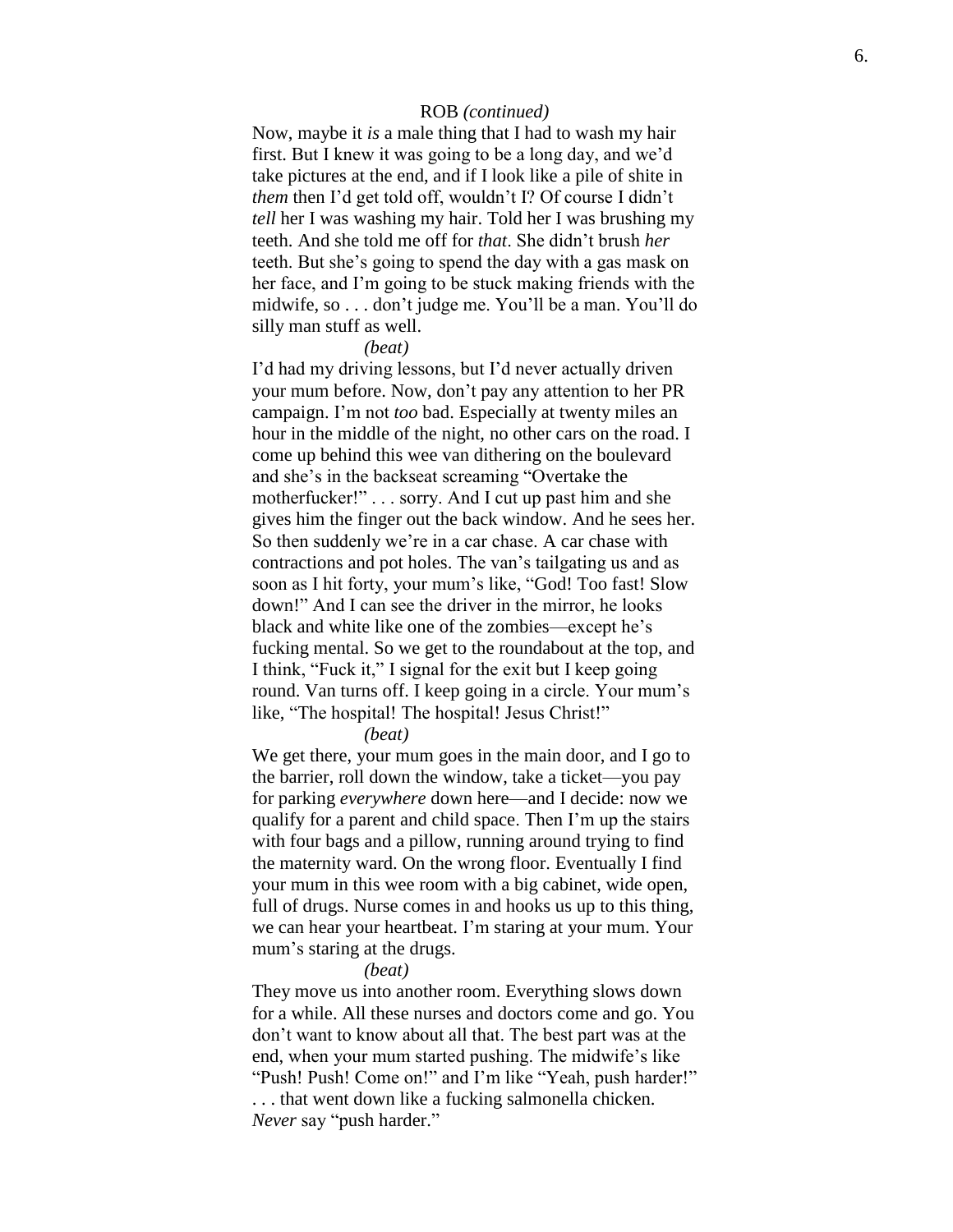# ROB *(continued)*

But she does, and your wee head pops out—your wee face, your eyes shut, as if you're thinking really hard. Then the rest of you just kind of flops out. Bigger than I thought. And the midwife gives you up to your mum, tells me to make you cry. So I say "You're English" and you start howling. I cut the umbilical cord with these evil -looking scissors. Then they clean you up a bit and they give you to me, and I just sing Row, Row, Row Your Boat— don't know why. Six -fourteen PM.

### *(beat)*

# I put on your first nappy. Proud of that.

### *(beat)*

You and your mum get tucked in and I go down to the car about eleven. Fucking driver's -side window's still open . Now that's strictly between you and me. First night as a dad might've been spent in a police station, on the phone trying to get a hire car from the insurance. Instead, I was just too late to buy any of the day's newspapers. Lucky escape.

*(stands, wanders around the sofa )* I have done proper fatherly shit. This morning, cleaned up after a spider assassination. Fucking pointless —I mean, it's the last time we'll set foot in the place, but . . . this big garden -dwelling fucker runs across the hall. Normally I'd call your mum or pretend I hadn't seen it, but you were watching me, so . . . I tried to smack it with your mum's shoe —first one to hand —but then the noise set you off, so she came in and squished it with a sponge. So while she's trying to calm you down, I'm the one binning the sponge and picking up bits of leg. Those fuckers *twitch* .

### *(beat)*

Thing about going up north, you'll finally meet your grand parents —on my side. Linda's mum was down after you were born. Testing my stress levels and giving us useless fucking advice about wooden toys and gravy. "Gravy with every meal, fills them up, makes them tired." I put gravy in all of her meals, but she didn't get the joke. God, they say if you want to know how your wife'll end up, look at her mother. Maybe all the mother -in -law jokes are really wife jokes with their balls cut off . I hope Laura doesn't turn out like her mum. You can't have them together for more than seventy-two hours. It's true: everyone ignores the insults and sniping and rising tension until lunchtime, Wednesday, Laura says "Why don't you take some cheese for the journey?" and her mum says "I can look after myself, you know" and Laura says "That's all you ever did" and then they just screamed at each other until her mum walked out.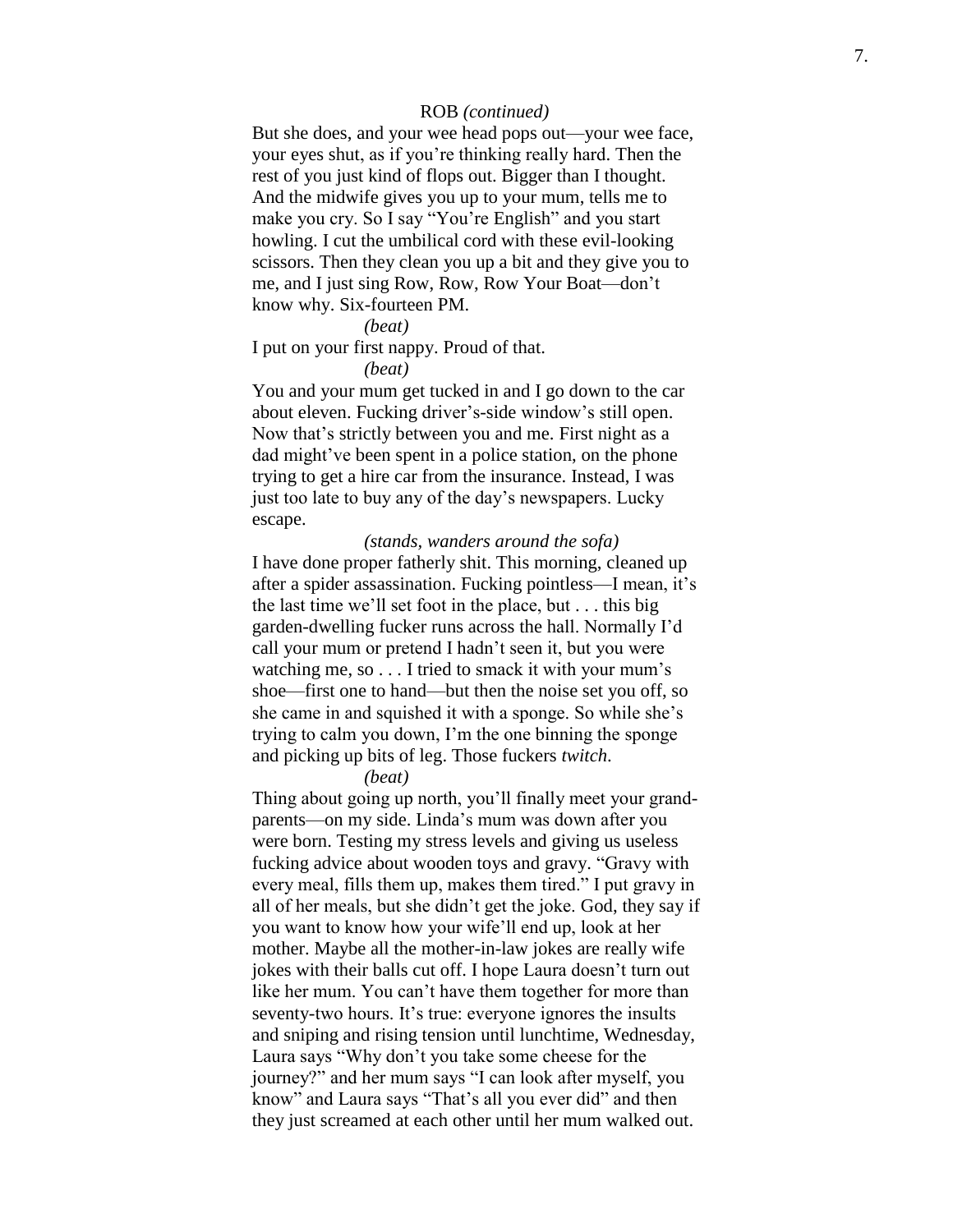# ROB *(continued)*

At least she came. My folks are travel-shy. They live one postcode away from where mum grew up, and dad hates all forms of transport—only drives the car as far as the church. We moved down south, we knew they'd never come and visit. Dad called me the other day. Said I was a good dad, bringing you home.

*(beat)*

I don't know, maybe you'll hate me. Maybe this new job'll have me coming home late every day and I'll be a weekend dad . . . or else I'll be at home all the time and have no authority. Or maybe you're just *supposed* to hate your dad for a while. Then *you* become a dad and you understand. When you have a kid, I'll come and visit. I hope you don't hate me. I think we have the same sense of humour. We'll go and see films with fart jokes. I always wondered why they made those.

*Linda comes back in, empty-handed.*

| Not get anything?                          | ROB          |
|--------------------------------------------|--------------|
| Sssh! Is he awake?                         | <b>LINDA</b> |
| Sssh yourself.                             | ROB          |
| Is he awake?                               | LINDA        |
|                                            | <b>ROB</b>   |
| N <sub>O</sub> .                           | <b>LINDA</b> |
| (sits)<br>Plane's going to be a nightmare. |              |
|                                            | ROB          |

# Might be all right.

# LINDA

He won't understand all the noise. I wish we'd kept the car and just driven up.

# ROB

We've got my dad's car until we find—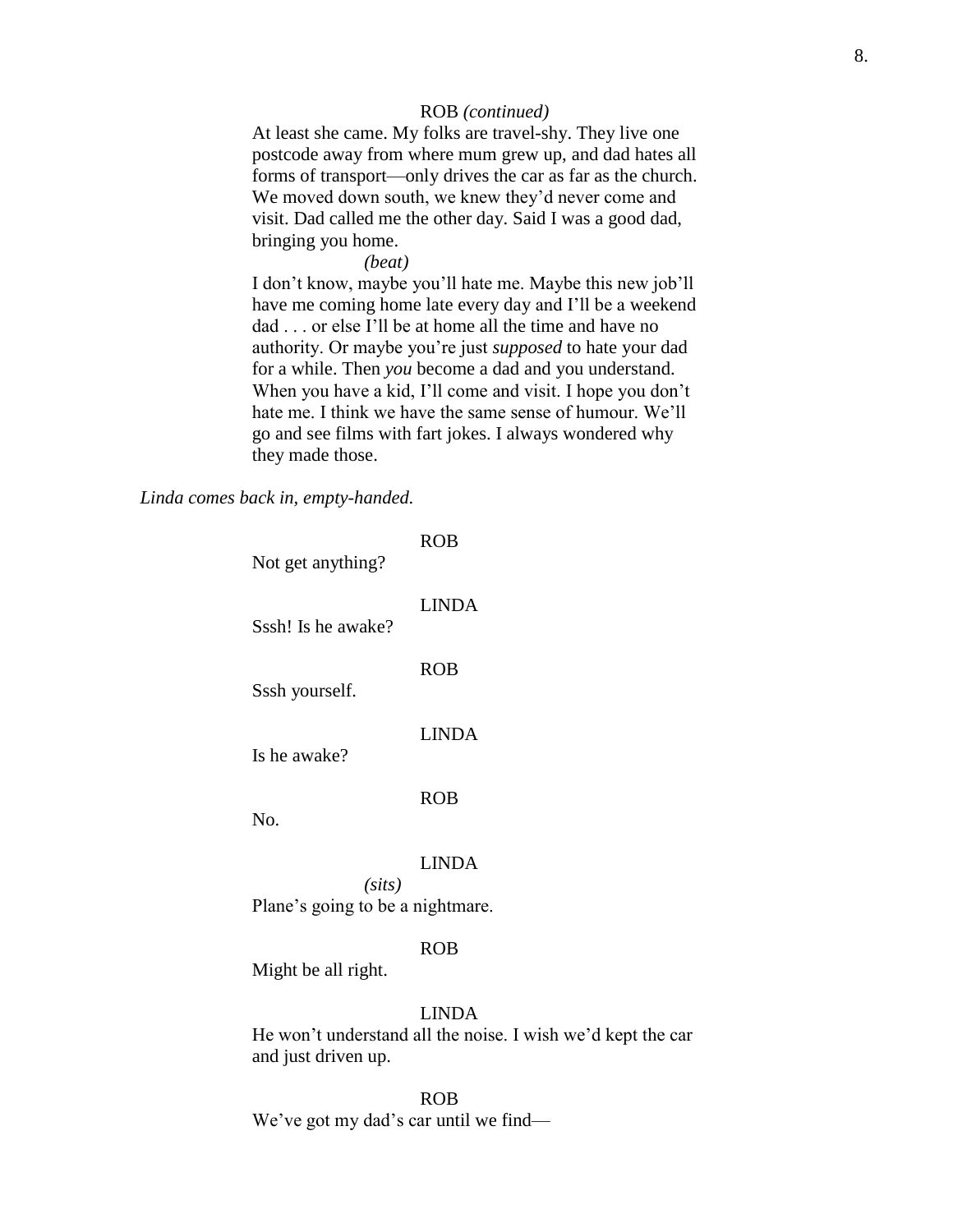# LINDA

We could have driven up though, and sold it there.

ROB Yeah, but . . . seven or eight hours on the road.

# LINDA

I know.

ROB Even if we'd split the journey over two—

# LINDA

I know.

# ROB

He's definitely got the crappy end of the deal. But as long as he's going to be uncomfortable, better an hour and a half on a plane and then it's done.

# LINDA

I know. Stop making me say "I know". I already know I know.

# ROB

You know everything.

### LINDA

I know everything you know, anyway, and a bit more.

ROB

Did you not get anything?

### LINDA

Did you want something?

ROB

No. Maybe some chocolate.

# LINDA

God, I *asked* you.

# ROB

Yeah,—

LINDA I said, "Rob, do you want chocolate?"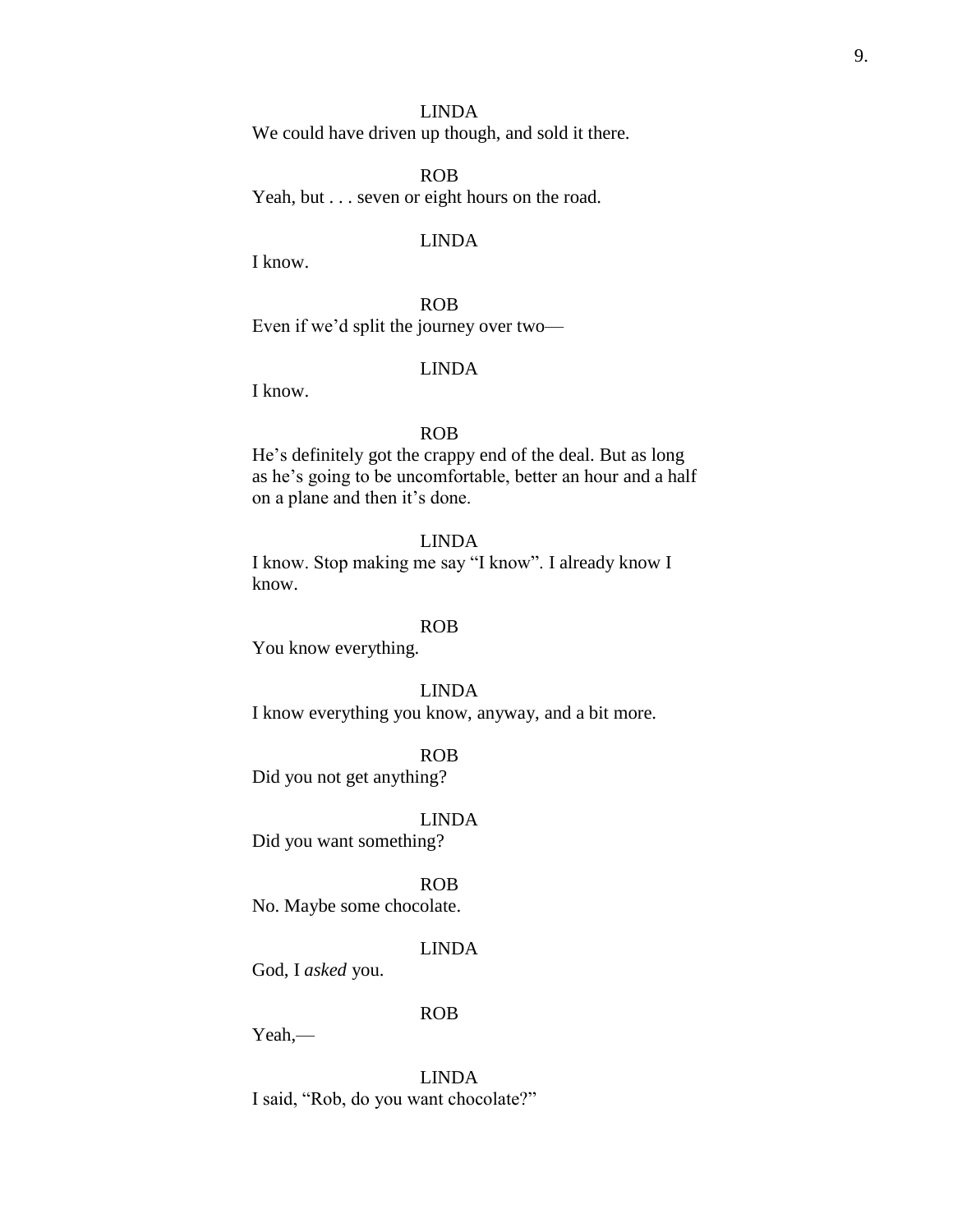### ROB

I know. It was after you left, I thought—

### LINDA

And they were doing a three-for-two . . . Well, go and get something. D'you need change?

### ROB

*(stands)* Nah, cheers. But d'you want that, then? Three-for-two?

### LINDA

I don't mind. If you get two, get one for me.

# ROB

Any preference?

#### LINDA

Yeah, something I hate.

ROB

Yeah, all right. I'll have a look at the books as well.

*Rob leaves. Linda sits on the sofa, extracts three chocolate bars from her pockets. She stuffs two inside her carry-on bag, unwraps the third.*

*Linda hesitates, checks the pram, smiles.*

### LINDA

God, I hope we're doing the right thing. But you'll be all right, babe. Don't worry about the plane. I'll keep you safe. You just clamp yourself on there like a limpet. Cuddles with mummy, all the way home. Well, temporary home.

*(beat)*

Your job is to keep granny and granddad busy so I don't have to talk to them. See, your daddy's—well, he's not a social man. I even have *one* person over, he hides in the kitchen. On my twenty-fifth I found him hiding in the pantry. "An inventory," he says. Shy with his own parents. So I do the chat.

*(beat)*

With granddad, just avoid religion. He's not even a zealot, he's Episcopalian. The fence-sitters. Transsubstantiation? "Oh, well, we don't know, wouldn't like to comment." Celtic or Rangers? "Oh, we go to Firhill." And granny likes her baking. If you tell her you walked past a cherry tree when you were twelve, you'll get cherry buns for the rest of your life.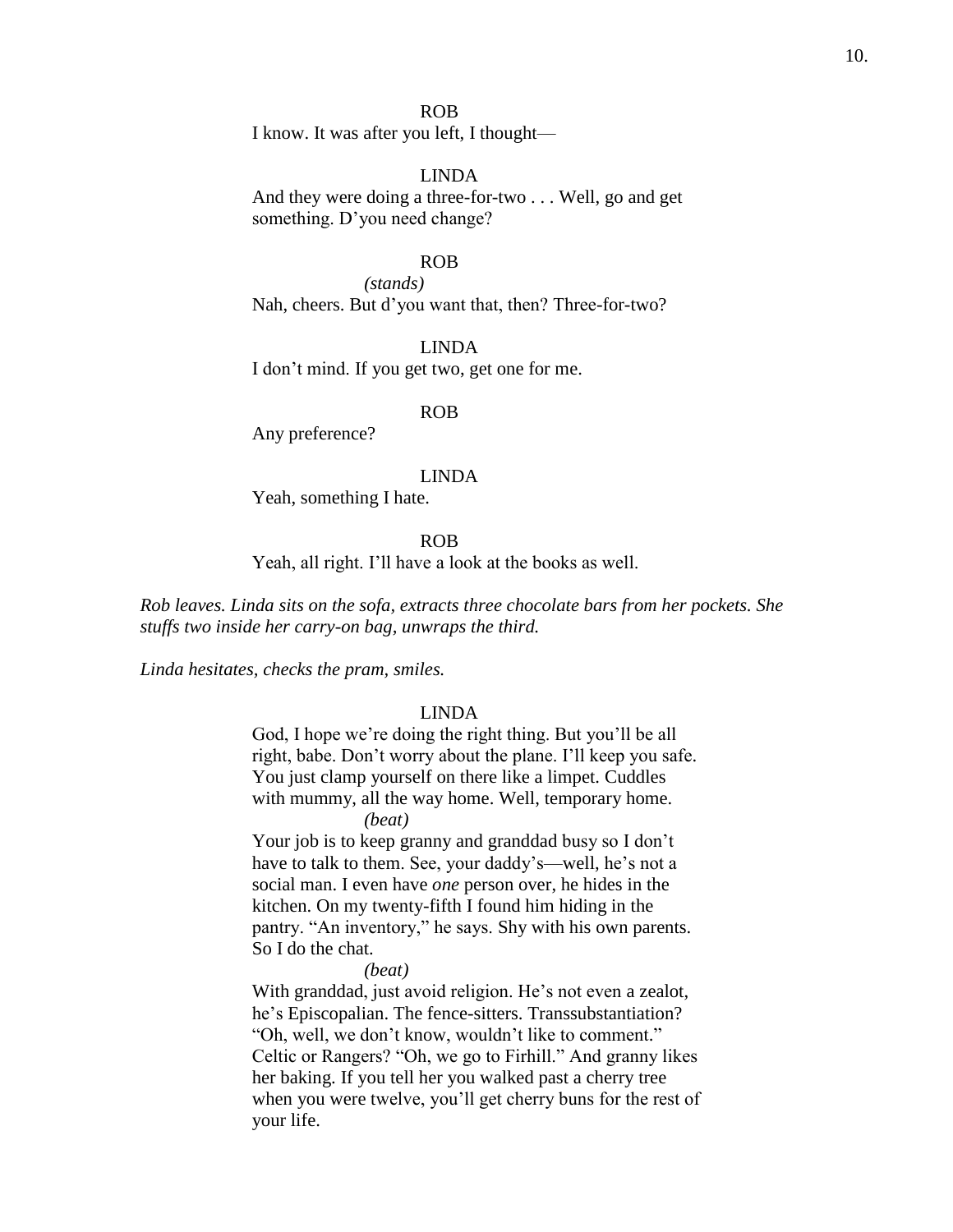# LINDA *(continued)*

Nice enough people. Can't complain when you get free room and board. I'm just worried that's the idea. You're not Rob Junior. You're Henry. Just . . . let them make a fuss, but don't be shy about where you poo.

### *Linda re-wraps the chocolate and puts it in her carry-on bag.*

### LINDA

Said I wouldn't just eat my problems. You're not the problem, babe. You were never . . . I mean, all the weight I was carrying around, most of it was padding. You were a wee thing. What we should have done is get daddy to carry around a bowling ball against his tummy, straps over his shoulders. See how he likes having a spine like a fucking question mark.

#### *(beat)*

I don't think he wants to go home. Even though he calls it "home"—he calls his parents' house "home" sometimes. He wants to go—but he doesn't *need* to. I *need* to see my friends again. I need to make friends with other mums. I need to make jokes about him—and about you. No offence. Not nasty jokes. Nipple-clamp jokes, or jokes about . . . you look like a potato, or how you look all serious in your blue pyjamas, like a junior doctor.

### *(beat)*

They say labour's a marathon. Just, it's a marathon you prepare for by having chronic insomnia and cheese with every meal. And it's *longer* than a marathon. *Afterwards* is the marathon. And it's lonely.

### *(beat)*

Lonely, and you're surrounded by morons. Old ladies, especially. They always want a kiss. Eight decades' worth of germs and pestilence and they want to kiss my wee boy. Like vampires absorbing youth. And they make faces at you when we're having lunch in the café, and on the bus. God, I'd like to push one of these old biddies off the kurb. Or run them over with a shopping trolley. Dicks.

### *(beat)*

Cheese and chips. Cheese and rice. Cheese and curry. *(beat)*

Thought I could do the whole thing without pain relief. In the pool, like a water birth. But they said my blood pressure was too high. So then I thought: all right, just gas. That got me through the first contractions. Then they told me the contractions weren't really contractions. *Pre*-labour. Prelabour! What the fuck is that? They *never* told me about that.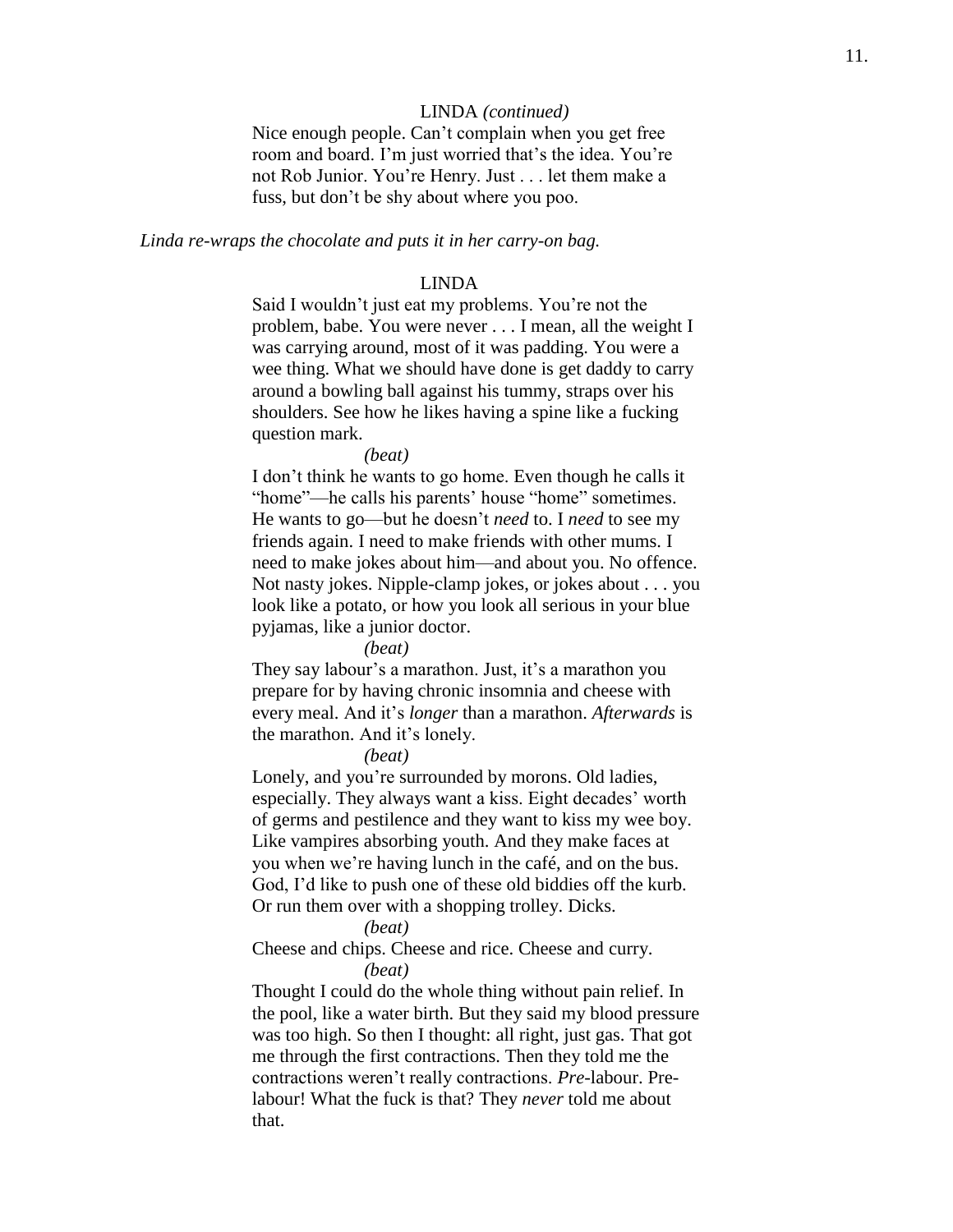### LINDA *(continued)*

Then the real contractions started, and I said "Right, no more pissing around, just give me a fucking epidural. Now." But it was like getting served in a restaurant where all the waiters are deaf, and they hate you. Two hours, everybody comes in the room, I'm like, "Are you doing the epidural?" Dinner lady comes in with my lasagne. "Are *you* doing the epidural?" Rob says I tried to hit someone —I don't remember that. Hope it wasn't the dinner lady. Hope it was him, and he's too polite to say.

### *(beat)*

Finally the doctor comes in, all breezy, "And what can we do for you today?" They're really geniuses. "Epidural? Have you discussed the alternatives? We have this new thing . . ." I'm half-naked, climbing over the back of the bed with the gas mask. The doctor's giving me terms and conditions between contractions. If I could have punched him, I'd have punched him. They gave me a disclaimer, a laminated thing. I thought: probably take me sixty seconds to read this; so I just stared at it for sixty seconds and then said "Yeah. Still really want the epidural." Then they did it—and it only worked on one side. So I was un-painrelieved on the left hand side. God, it was like trying to shit an oil tanker while someone's stabbing you up the twat with a crow -bar made of solid fuck. It was like the God of periods. You'll never have to worry about that.

### *(beat)*

Men get the fun stuff. What do they have to deal with? Hiding an erection's probably as tough as it gets, and that only really matters at funerals. We get the cramps and the headaches one week out of four, which is what?—it's your body telling you "Well, that's another opportunity missed, another month gone by, down the drain." Basically, it's like your mum. And you try and outsmart it by getting an education, then a career, but still, one week out of four your brain gets run over by a fucking eighteen -wheeler full of hormones and estrogen and you get angry and cry and the men just think: " *Women*."

### *(beat)*

So you get knocked -up. Become a mobile incubation unit, then a not -mobile incubation unit, then you get fourteen hours of labour. And fourteen's the lucky end of the spectrum. My mum says I took forty -seven hours to come out. Probably why she hates me. That's what it all comes down to, this tidal wave of pain and being stuck in a room, bit of plastic over your tits, a bunch of nurses running around, and Rob being useless, and I might as well just be a body—just a corpse with some electricity shot through it.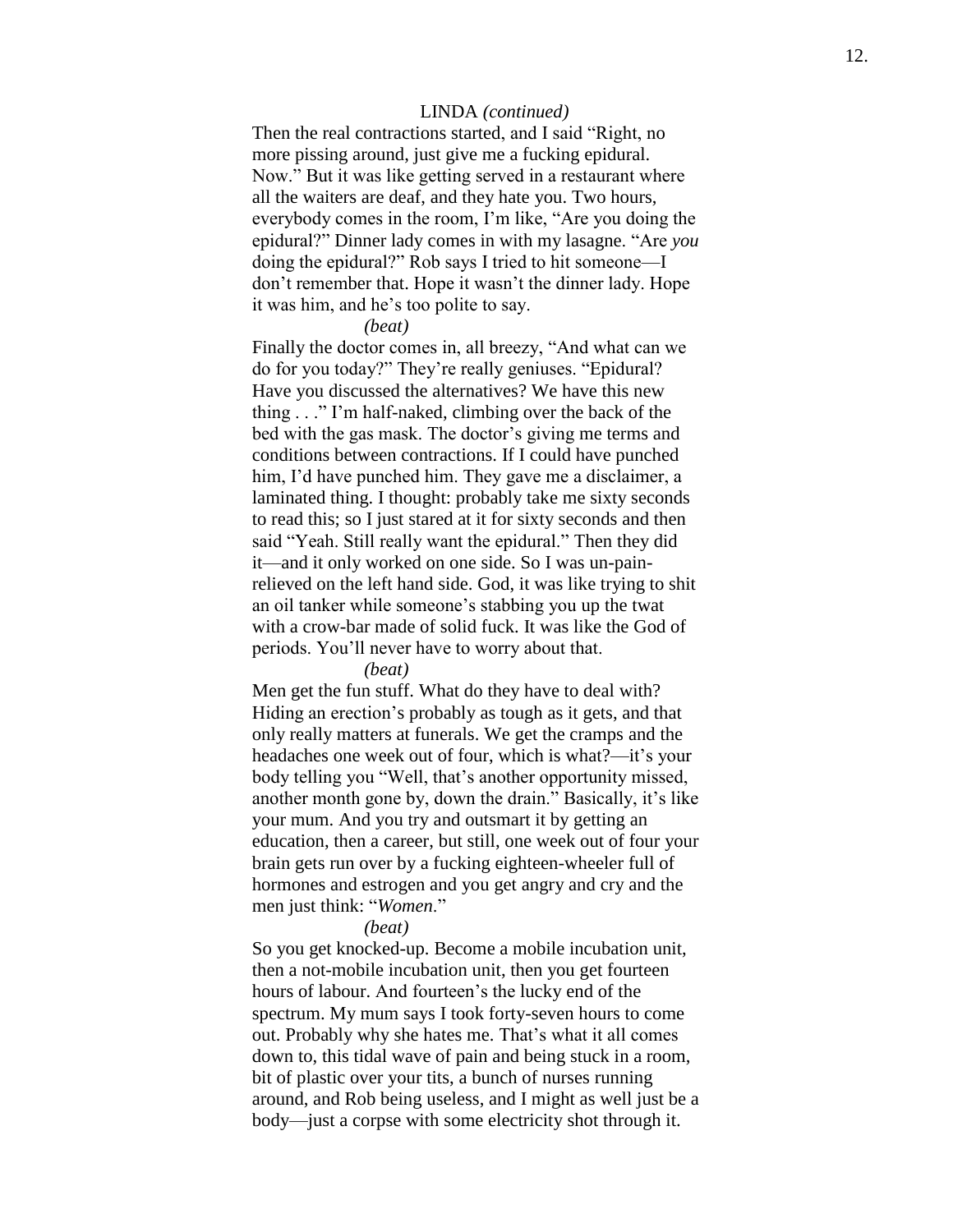# LINDA *(continued)*

I thought I'd die, I just had to push you out first. Now I'm the milk despenser. With occasional daydreams of violence against old ladies. And on a really good day, violence against Rob. Or Rob passing a kidney stone the size of a fist, and me telling him "Push! Push harder!"

# *(beat)*

I'm a bit jealous that he saw you first. But you saw *me* first. And not seeing the placenta made up for it. Rob says he'll never eat poached eggs again.

*(beat)*

Basically, all men are cissies. Rob literally can't kill a spider. Combination of being phobic and he can't swing a shoe. The big girl's blouse. He *is* giving up a good job. And I think he liked being the token Scot down here, like it added about fifteen percent manliness. You're my man now. Don't tell Rob. He's still my husband. But you're my man.

### *(peers into the pram)*

Don't wake up now. Sleep as long as you want. Wake up for the plane, then sleep again after, you'll think it was all a dream.

*Linda stands, improvises a song as she tours the lounge—*

### LINDA *(sings)*

Stay asleep, little one, for mummy's sanity. The departure lounge isn't all it's cracked up to be. Dream of puppies and milk and . . . teddy bears, Ripped open by customs looking for drugs. Once we're twenty-thousand feet in the air, You'll cry and cry and I'll give you hugs. And where we're going, we'll see Highland cows, And drunk girls in the street having rows, And you'll always say "lochs" and not "lakes," Which rhymes quite nicely with "cheesecakes."

*Rob returns. Linda stops singing, moves back to the sofa—*

ROB

Is he awake?

# LINDA

No.

ROB

Were you singing?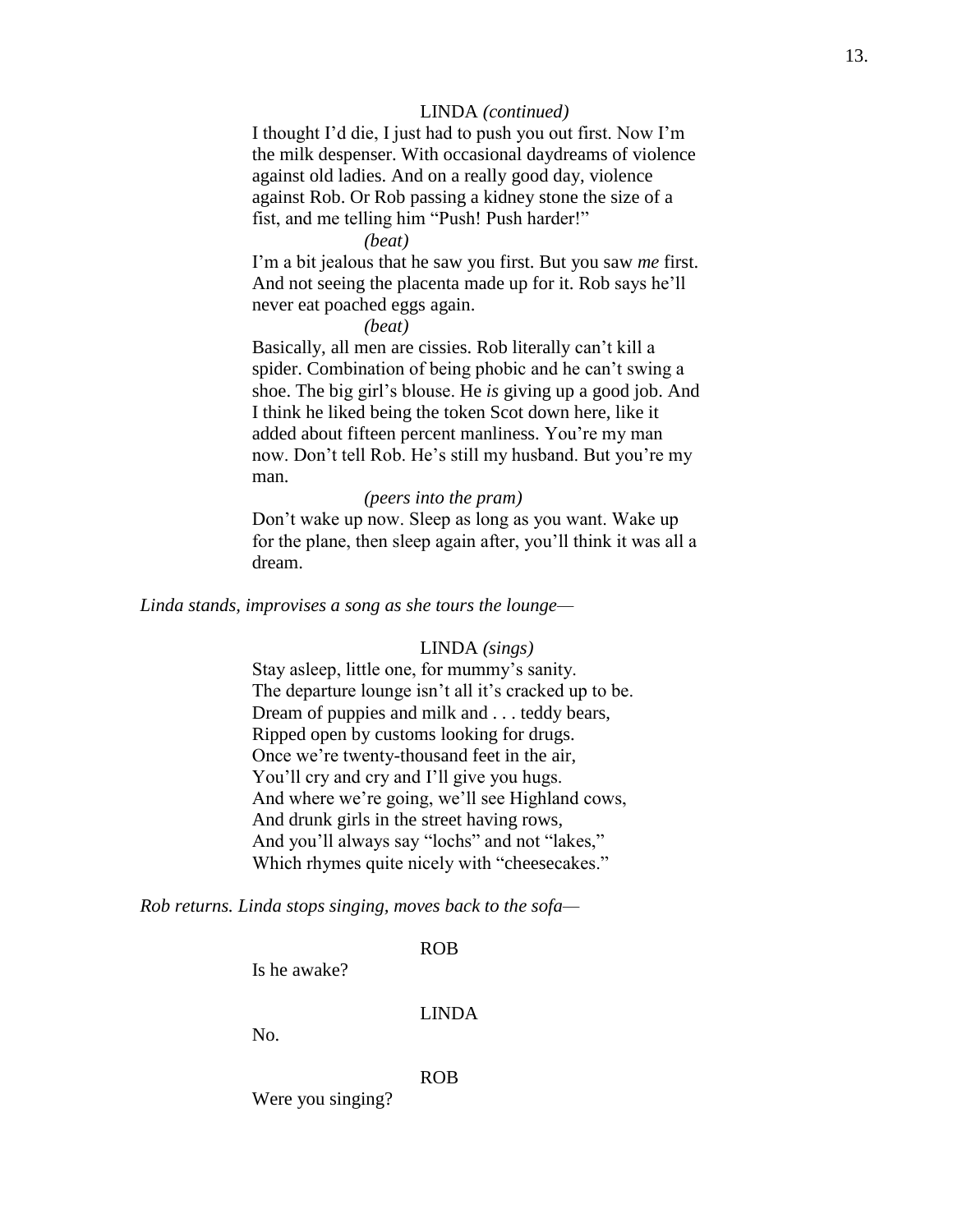LINDA No. Yes—what's it to you?

ROB No, fine. He's great, isn't he?

# LINDA

Mm?

ROB He's brilliant. I was just thinking, he's brilliant.

LINDA I don't know if I'd describe a human being as "brilliant."

ROB Well, as opposed to "rubbish."

LINDA I don't know if I'd describe anyone as "rubbish," either.

ROB

Right, fine. I was just—

### LINDA

Sorry. Did you get . . .

# ROB

*(distributes bars of chocolate)* Yeah. And I found that book I was reading—found a copy in the shop, so—

LINDA

Which one, the casino thing?

### ROB

Yeah. Turns out I was only five pages from the end. It's one of those, you think you've got another chapter to go but it's actually the first chapter of the guy's next book.

# LINDA

Used to hate that.

### ROB

*Used* to hate . . . ?

LINDA

I don't have time to read any more, Rob.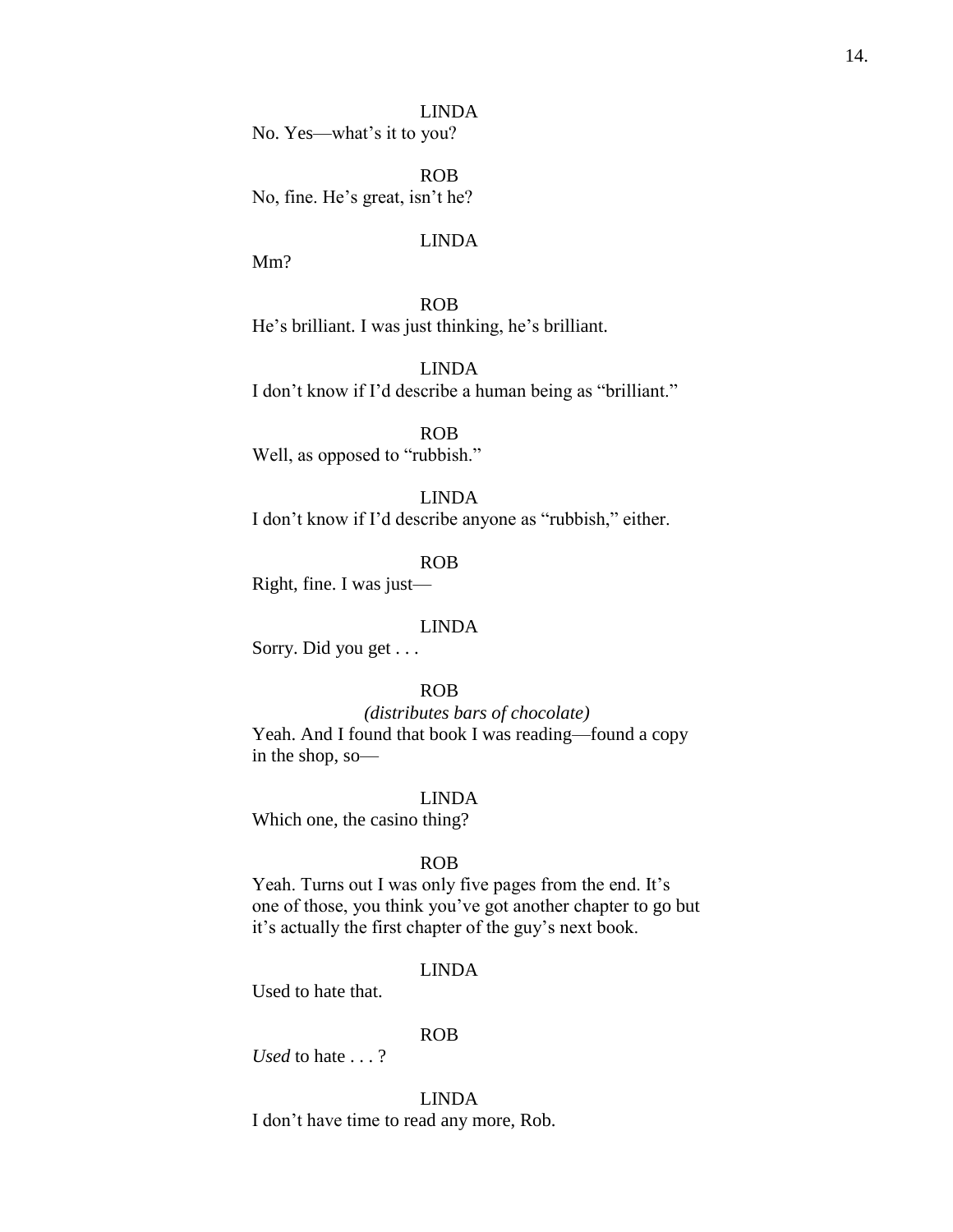### ROB

Well, you'll read again. You'll hate shitty publishing again.

# LINDA

Yeah.

# ROB

Listen, give me a kiss.

# LINDA

Why?

### ROB

What d'you mean, fucking "why?" Spousal rights. I'm enforcing the romance clause of our marital contract, that's why "give me a kiss".

#### LINDA

I'm not in the mood.

### ROB

It's a kiss.

### LINDA

I'm not in the mood.

# ROB

It's like a handshake.

# LINDA

It's not like a handshake. You didn't kiss anyone at your job interview, and we didn't shake hands at our wedding.

### ROB

I kissed the whole interview panel *and* offered them sex.

### LINDA

Yeah, with that tie you wore it was probably the only way to show you were taking it seriously.

### ROB

The tie was fine, I took out the wee thing that plays the tune.

### LINDA

Why d'you want a kiss?